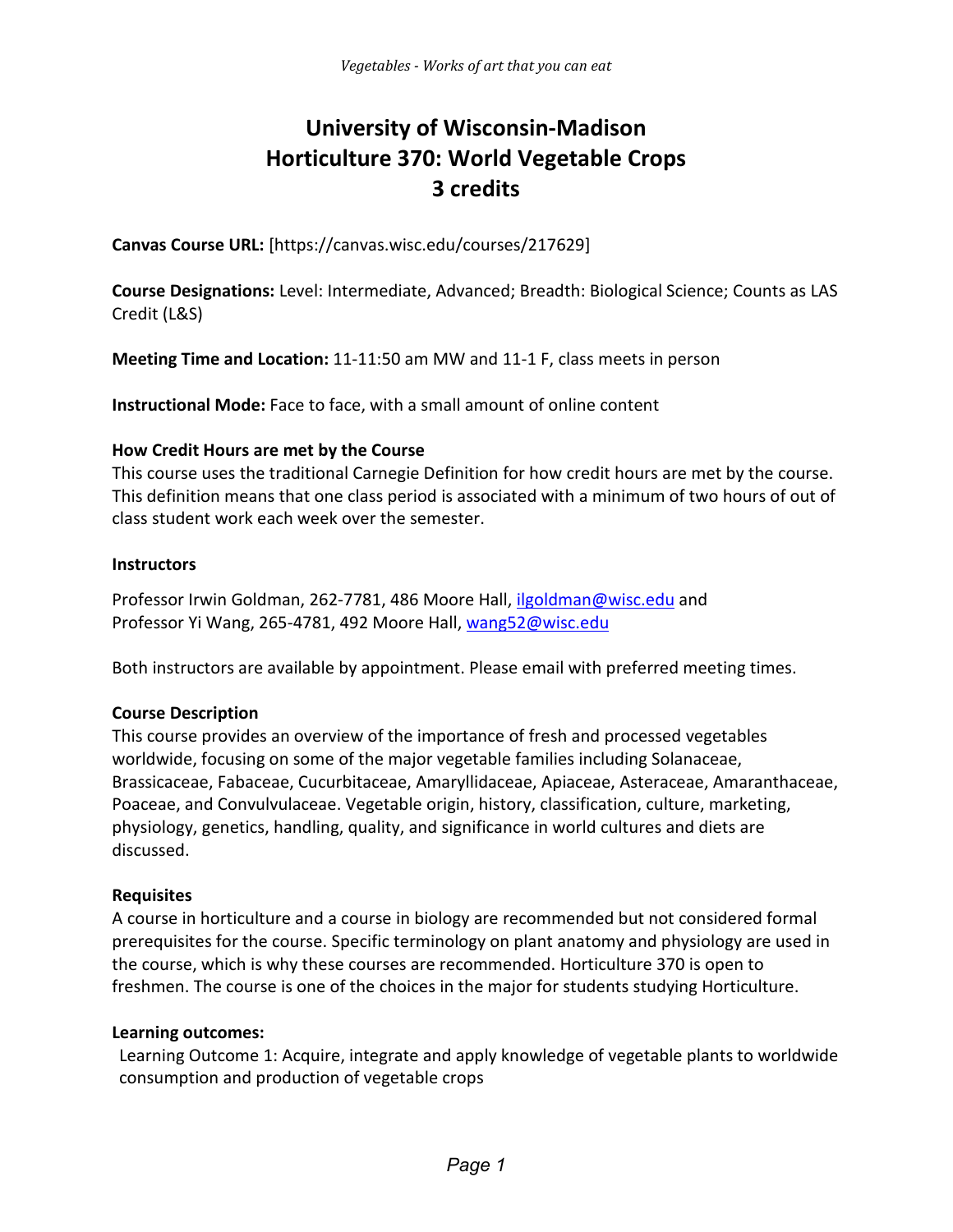Learning Outcome 2: Appreciate and communicate the diversity of vegetable plants consumed around the world with particular attention to how vegetable plant families are used in different world regions

Learning Outcome 3: Understand how the biological aspects of vegetable plants, including their physiology and genetics, dictate how these crops will be produced in different world regions

Learning Outcome 4: Understand the nutritional profile, culinary characteristics, and important metabolites that are found in vegetable plants for defensive and attractant purposes

#### **Grading**

The total number of points for the course is 1000. Eight hundred points (80%) of your letter grade will be based on the mean of four exams. Each exam is worth 200 points (20%) toward your final grade. You may substitute a paper for one of the exams if you wish, and the paper is worth 200 points (20%). The paper should be on a vegetable topic, but it should not be a summary paper on a vegetable topic. Instead, the paper should explore an innovative question related to vegetable crops and include your own analysis and your own assessment of this question. If you wish to submit a paper, it is due on December 3rd at 11 am. The paper should be on a vegetable topic of interest to you and we encourage you to discuss your topic with the instructors. If papers are not turned in during class time on December 4th, they will be assessed a late penalty that will increased with the amount of time the paper is late.

The paper should be a maximum of seven double spaced pages using a 12-point font, excluding references. The references in the bibliography or literature cited section should be from a variety of sources including scientific journal articles, books, and other peer-reviewed sources. Using references only from websites that may not be peer reviewed will generally result in lower scores on the paper. The paper should include diagrams, figures, and tables to support your points. The paper must be your own work. If you wish to cite the work of others it must be done appropriately through a citation or through the use of quotation marks if it is used verbatim.

The remaining 200 points (20%) come from regular assignments throughout the semester. Ten assignments of 20 points each are required, each of which is due at class time (11 am) on a particular day through a file upload to CANVAS. These assignments cannot be turned in late-CANVAS will only accept them until 11 am on the day they are due.

There is no final exam.

There are no makeup exams given in the course. If you need to miss an exam, you may choose to submit a paper as described above.

We strongly recommend keeping up with the regular material of the class. We also require that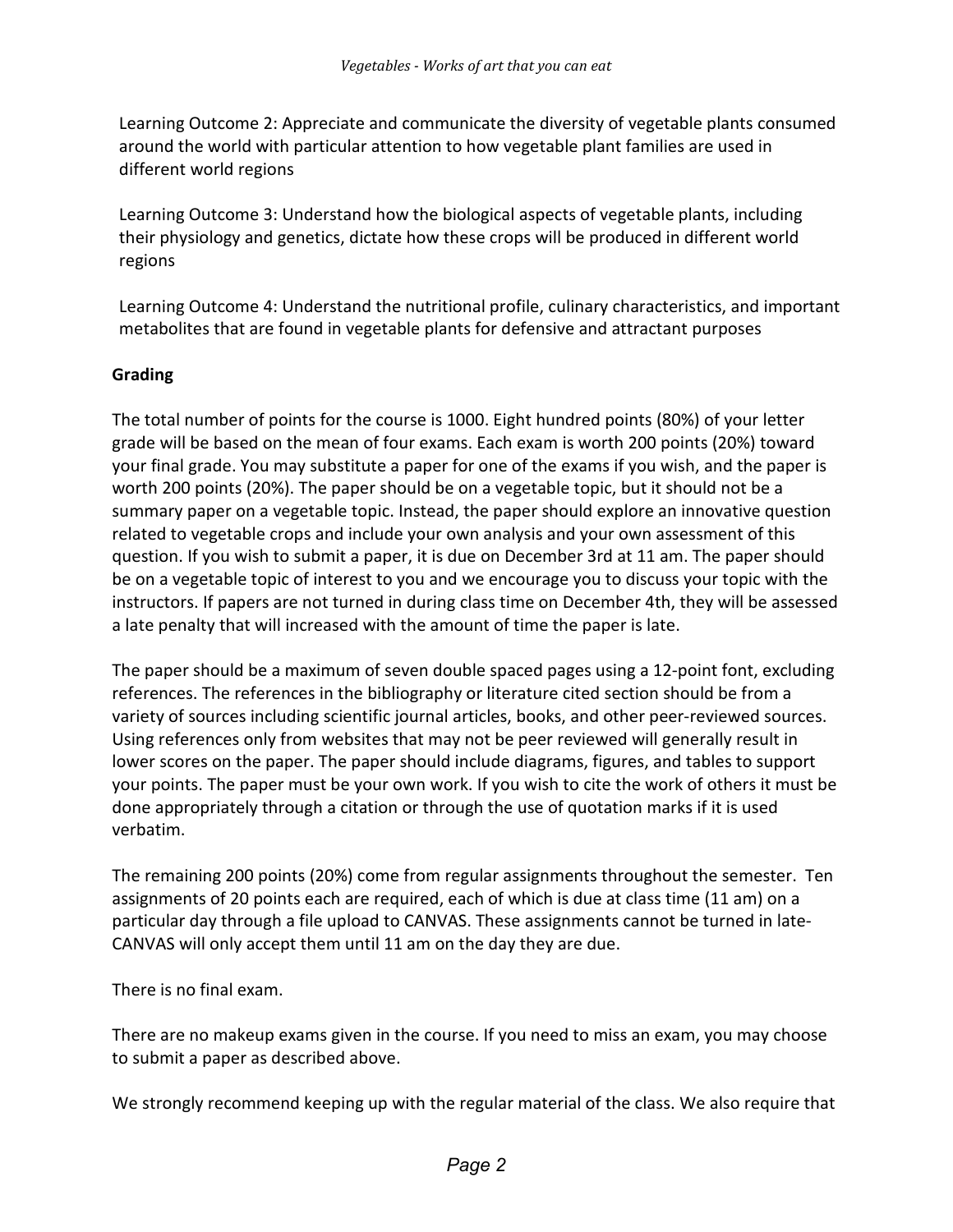any work submitted for this course, including exams and papers, be solely your own work.

### **Course Materials**

There is no required text; however, the book World Vegetables provides an excellent overview of vegetables. Rubatzky, V.E. and Mas Yamaguchi. 1997. World Vegetables – Principles, Production and Nutritive Value ( $2<sup>nd</sup>$  edition). Chapman and Hall (publishers). Other course materials including videos, reading materials, websites, powerpoints and related articles will be posted on the Canvas site.

## **STUDENT RIGHTS AND RESPONSIBILITIES**

Every member of the University of Wisconsin–Madison community has the right to expect to conduct his or her academic and social life in an environment free from threats, danger, or harassment. Students also have the responsibility to conduct themselves in a manner compatible with membership in the university and local communities. UWS Chapters 17 and 18 of the Wisconsin Administrative Code list the university policies students are expected to uphold and describes the procedures used when students are accused of misconduct. Chapter 17 also lists the possible responses the university may apply when a student is found to violate policy. The process used to determine any violations and disciplinary actions is an important part of UWS 17. For the complete text of UWS Chapter 17, see this [link,](https://students.wisc.edu/student-conduct/nonacademic-misconduct/) or contact the on-call dean in the Dean of Students Office, 608-263-5700, Room 70 Bascom Hall.

No student may be denied admission to, participation in or the benefits of, or discriminated against in any service, program, course or facility of the [UW] system or its institutions or centers because of the student's race, color, creed, religion, sex, national origin, disability, ancestry, age, sexual orientation, pregnancy, marital status or parental status.

#### **SEEKING ASSISTANCE**

A student can seek help at many places on campus, for both personal and academic problems. For answers to general questions on many topics, a good place to start is Ask [Bucky,](https://info.wisc.edu/ask-bucky/) which is an excellent general referral service.

For personal problems, Counseling Services, a unit of [University](http://www.uhs.wisc.edu/) Health Services, offers a variety of individual, group and couple counseling services. Experienced counselors, psychologists, and psychiatrists are available to assist students in overcoming depression and managing anxiety, and in developing self-awareness and understanding, independence, and self-direction. The counseling staff is experienced and sensitive to students of diverse cultural and ethnic backgrounds. Counseling Services is located at 333 East Campus Mall; 608-265-5600. In addition, an on-call dean in Student Assistance and Judicial Affairs is usually available by telephone (608-263-5700) or on a walk-in basis (75 Bascom Hall) Monday–Friday, 8:30 a.m.– 4:30 p.m.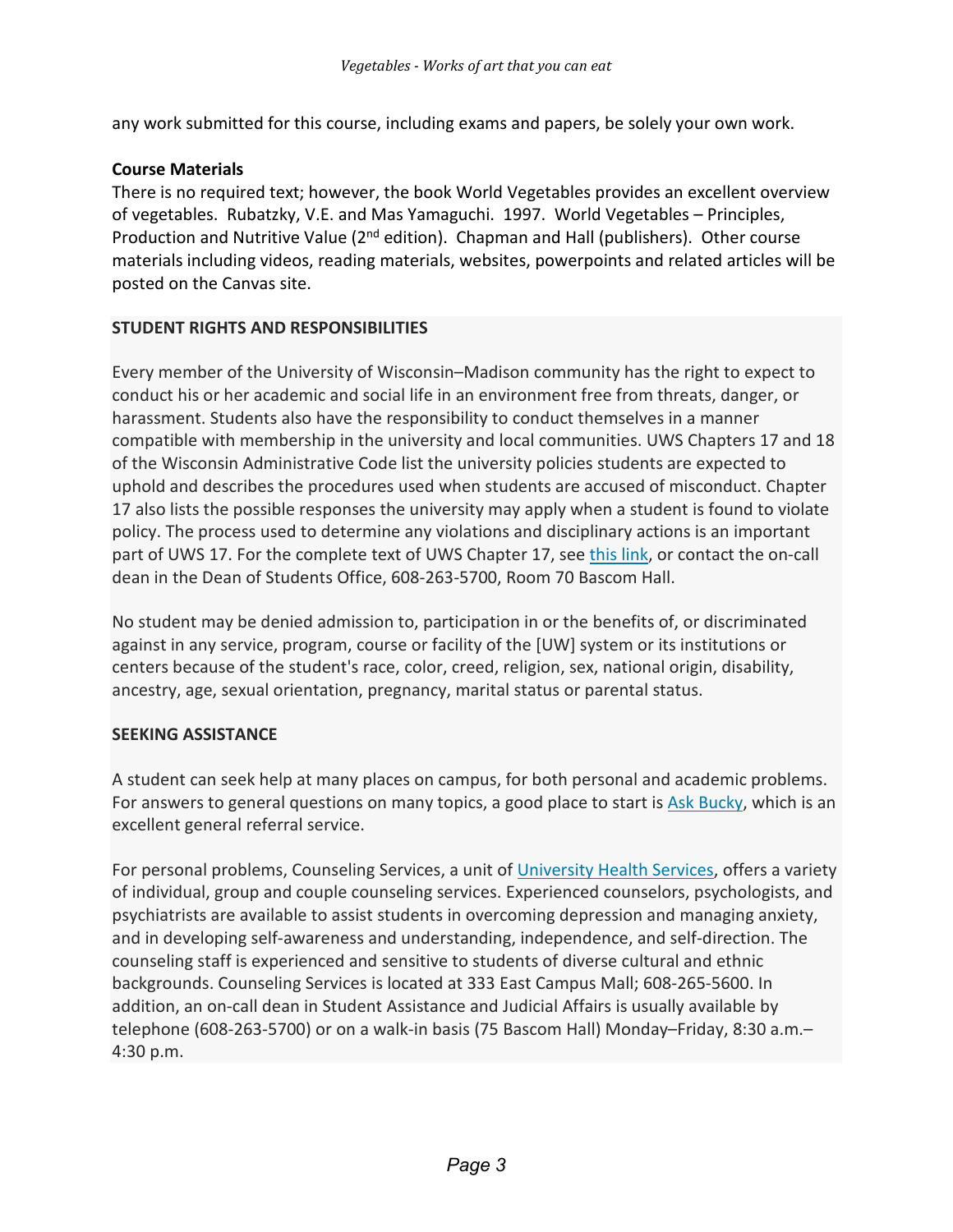For academic problems, many places can offer help. The student should first discuss the problem with the professor or TA. If the problem is not resolved at that time, the student can speak with an academic advisor or the chair of the department. If further assistance is needed, the student should contact one of the academic deans in the school or college.

## **ACADEMIC INTEGRITY**

By enrolling in this course, each student assumes the responsibilities of an active participant in UW-Madison's community of scholars in which everyone's academic work and behavior are held to the highest academic integrity standards. Academic misconduct compromises the integrity of the university. Cheating, fabrication, plagiarism, unauthorized collaboration, and helping others commit these acts are examples of academic misconduct, which can result in disciplinary action. This includes but is not limited to failure on the assignment/course, disciplinary probation, or suspension. Substantial or repeated cases of misconduct will be forwarded to the Office of Student Conduct & Community Standards for additional review. For more information, refer to studentconduct.wiscweb.wisc.edu/academic-integrity/.

# **ACCOMMODATIONS FOR STUDENTS WITH DISABILITIES**

**McBurney Disability Resource Center syllabus statement:** "The University of Wisconsin-Madison supports the right of all enrolled students to a full and equal educational opportunity. The Americans with Disabilities Act (ADA), Wisconsin State Statute (36.12), and UW-Madison policy (Faculty Document 1071) require that students with disabilities be reasonably accommodated in instruction and campus life. Reasonable accommodations for students with disabilities is a shared faculty and student responsibility. Students are expected to inform faculty [me] of their need for instructional accommodations by the end of the third week of the semester, or as soon as possible after a disability has been incurred or recognized. Faculty [I], will work either directly with the student [you] or in coordination with the McBurney Center to identify and provide reasonable instructional accommodations. Disability information, including instructional accommodations as part of a student's educational record, is confidential and protected under FERPA."<http://mcburney.wisc.edu/facstaffother/faculty/syllabus.php>

# **DIVERSITY & INCLUSION**

**Institutional statement on diversity:** Diversity is a source of strength, creativity, and innovation for UW-Madison. We value the contributions of each person and respect the profound ways their identity, culture, background, experience, status, abilities, and opinion enrich the university community. We commit ourselves to the pursuit of excellence in teaching, research, outreach, and diversity as inextricably linked goals.

The University of Wisconsin-Madison fulfills its public mission by creating a welcoming and inclusive community for people from every background – people who as students, faculty, and staff serve Wisconsin and the world. <https://diversity.wisc.edu/>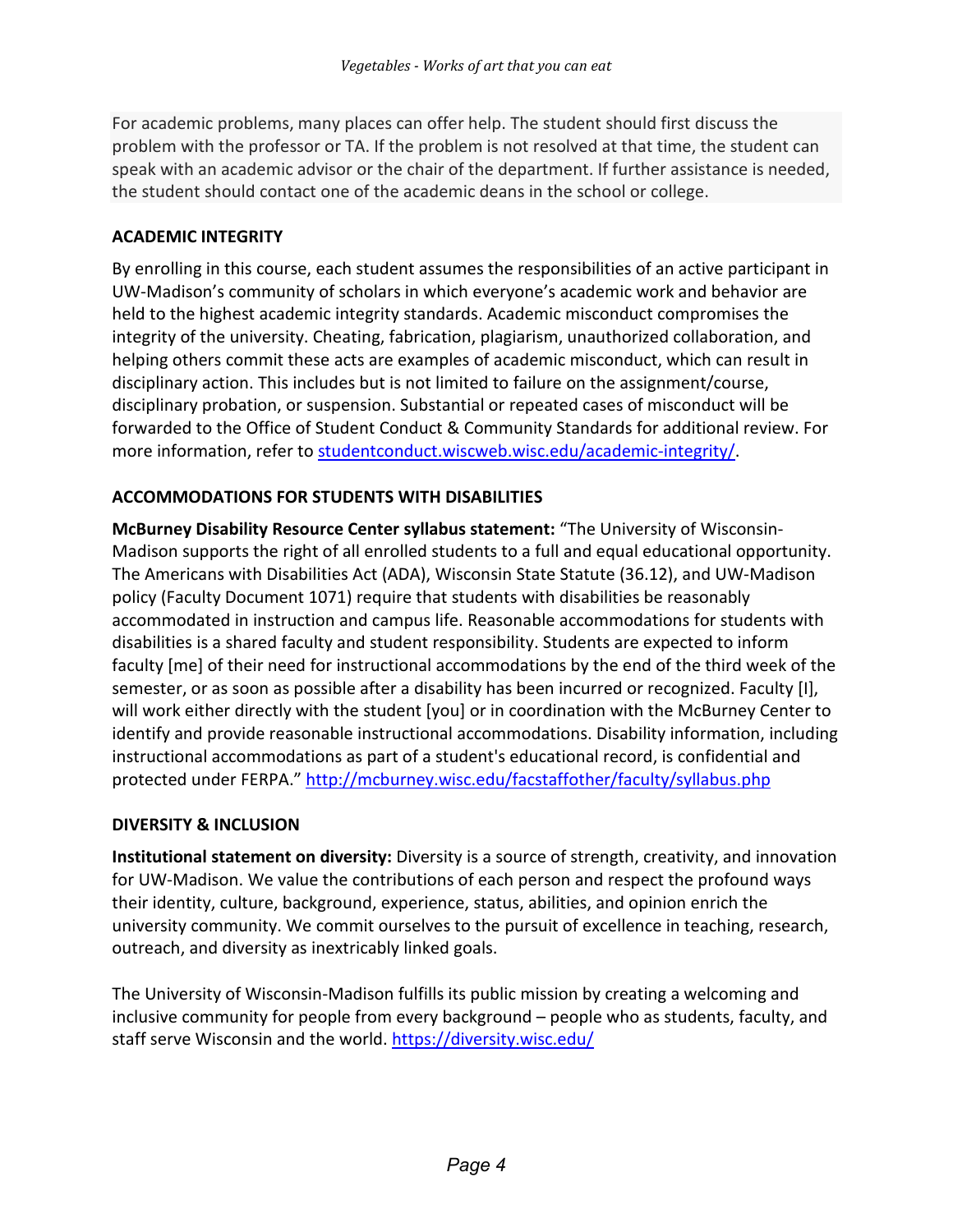| Wed | Sept 8           | Module: Amaryilldaceae medicines and health functional vegetables                                                                                                                     |
|-----|------------------|---------------------------------------------------------------------------------------------------------------------------------------------------------------------------------------|
| Fri | Sept 10          | Laboratory: understanding sulfur chemistry, flavor and the Maillard<br>reaction, and bulbing in Allium vegetables (Meet in Babcock Food<br><b>Applications Lab)</b>                   |
| Mon | Sept 13          | Module Amaryilldaceae, onion, garlic, leek, chive, and their relatives                                                                                                                |
| Wed | Sep 15           | Module Amaryilldaceae, onion, garlic, leek, chive, and their relatives                                                                                                                |
| Fri | Sept 17          | Assignment 1 due (at 11 am): drawing of the exteriors and interiors of<br>onion, garlic, and leek annotated with detail on how these crops grow<br>and form bulbs and/or pseudostems. |
|     |                  | Laboratory: Eagle Heights Garden, Allen Centennial Garden field trip<br>(Meet at Eagle Heights Community Garden)                                                                      |
| Mon | Sept 20          | Module: Apiaceae, carrot, parsnip, celery, and their relatives                                                                                                                        |
| Wed | Sept 22          | Module: Apiaceae, carrot, parsnip, celery, and their relatives                                                                                                                        |
| Fri | Sept 24          | Assignment 2 due (at 11 am): Reflection writing assignment of no more<br>than 300 words on the spice trade along the Silk Road, with an<br>emphasis on Apiaceae crops                 |
|     |                  | Laboratory: Apiaceae volatiles and carotenoid chemistry (Meet in<br><b>Babcock Food Applications Lab)</b>                                                                             |
| Mon | Sept 27          | Module: Asteraceae, lettuce, artichoke, sunflower, and their relatives                                                                                                                |
| Wed | Sep 29           | Module: Asteraceae, lettuce, artichoke, sunflower, and their relatives                                                                                                                |
| Fri | Oct 1            | Exam #1                                                                                                                                                                               |
| Mon | Oct 4            | Module: Brassicaceae, cabbage, cauliflower, broccoli, collards, kale,<br>and their relatives                                                                                          |
| Wed | Oct <sub>6</sub> | Module: Brassicaceae, cabbage, cauliflower, broccoli, collards, kale,<br>and their relatives                                                                                          |
| Fri | Oct 8            | Assignment 3 due (at 11 am): Choose a plant part (stem, root /<br>hypocotyl, leaf, etc.) and describe a Brassica vegetable domesticated                                               |

# **Course Calendar**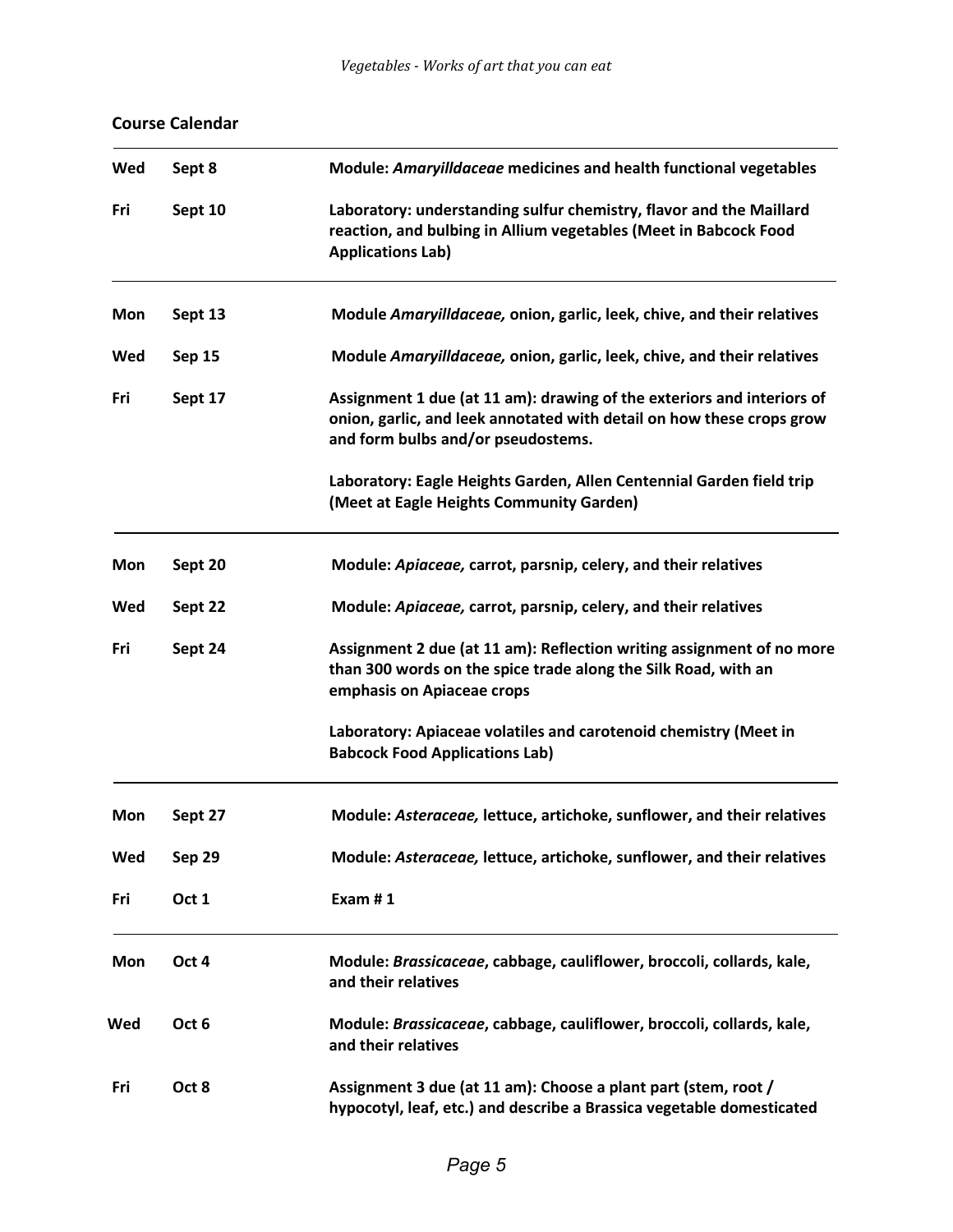**from that organ. Describe its origin and explain where it is primarily consumed today. Six different vegetables are required for this assignment, and the total should be no more than 500 words.**

**Module: Discussion on the Columbian Exchange: How did the Columbian exchange impact vegetable crops?** 

| Mon        | <b>Oct 11</b>    | Module: Amaranthaceae, beet, chard, amaranth, and their relatives                                                                                                                                                                                                                                                                                                                                                |
|------------|------------------|------------------------------------------------------------------------------------------------------------------------------------------------------------------------------------------------------------------------------------------------------------------------------------------------------------------------------------------------------------------------------------------------------------------|
| Wed        | <b>Oct 13</b>    | Module: Amaranthaceae, beet, chard, amaranth, and their relatives                                                                                                                                                                                                                                                                                                                                                |
| Fri        | <b>Oct 15</b>    | Assignment 4 due (at 11 am): Written reflection on how the Columbian<br>exchange impacted vegetable production and consumption in Europe.<br>Africa, and other parts of the Old World. 300 words maximum.                                                                                                                                                                                                        |
|            |                  | Vegetables and Art: Field Trip to the Chazen Museum (Meet in the<br>foyer of the Chazen Museum)                                                                                                                                                                                                                                                                                                                  |
| Mon        | <b>Oct 18</b>    | Module: Poaceae, sweet corn and bamboo                                                                                                                                                                                                                                                                                                                                                                           |
| Wed        | <b>Oct 20</b>    | Module: Poaceae, sweet corn and bamboo                                                                                                                                                                                                                                                                                                                                                                           |
| Fri        | <b>Oct 22</b>    | Assignment 5 due (at 11 am): Written reflection on the nature of<br>vegetable crops. Based on your knowledge gained from the first half of<br>this course, what are the primary characteristics of a vegetable crop,<br>and how does it differ from other types of crops? If you were going to<br>set out to domesticate a vegetable crop today, what would be your<br>primary approach? No more than 300 words. |
|            |                  | Vegetables in human cultural celebrations and events: global<br>awareness                                                                                                                                                                                                                                                                                                                                        |
| Mon        | <b>Oct 25</b>    | Module: Cucurbitaceae, cucumber, gourd, zucchini, squash, pumpkin                                                                                                                                                                                                                                                                                                                                                |
| Wed        | <b>Oct 27</b>    | Module: Cucurbitaceae, cucumber, gourd, zucchini, squash, pumpkin                                                                                                                                                                                                                                                                                                                                                |
| Fri        | <b>Oct 29</b>    | Exam #2 & Laboratory: Pumpkin carving                                                                                                                                                                                                                                                                                                                                                                            |
| <b>Mon</b> | Nov 1            | Module: Convolvulaceae, sweet potato, water spinach, morning glory                                                                                                                                                                                                                                                                                                                                               |
| Wed        | Nov <sub>3</sub> | Module: Convolvulaceae, sweet potato, water spinach, morning glory                                                                                                                                                                                                                                                                                                                                               |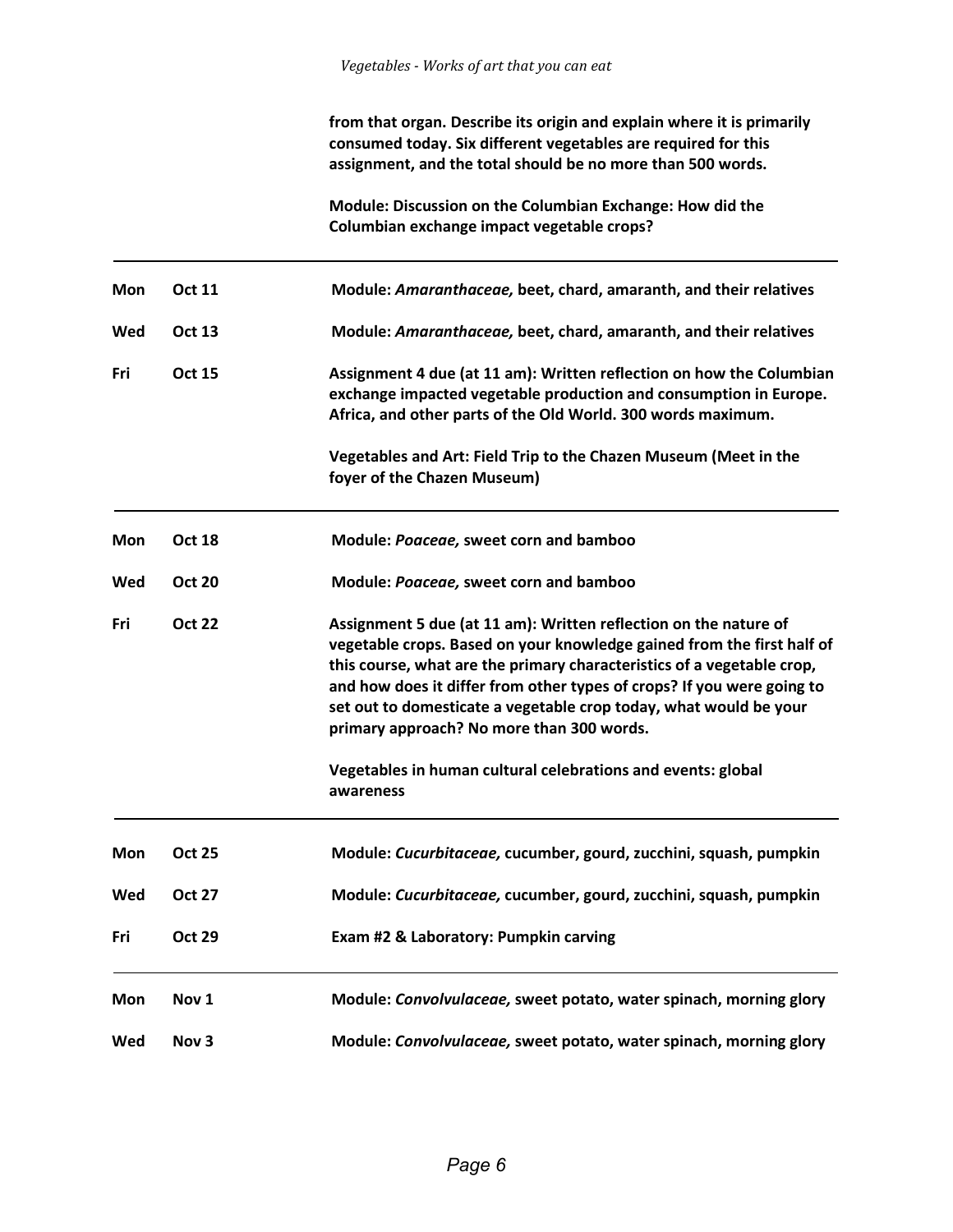| Fri | Nov <sub>5</sub> | Assignment 6 due (at 11 am): drawing of a sweet potato plant with<br>details about aboveground parts and underground parts; written<br>reflection on major difference between spinach and water spinach<br>(with a table) |  |
|-----|------------------|---------------------------------------------------------------------------------------------------------------------------------------------------------------------------------------------------------------------------|--|
|     |                  | Laboratory: Making roasted sweet potato slices with varieties<br>purchased from American, Chinese, and Korean grocery stores                                                                                              |  |
| Mon | Nov 8            | Module: Araceae (taro), Dioscoreaceae (yam), Euphorbiaceae (Cassava)                                                                                                                                                      |  |
| Wed | <b>Nov 10</b>    | Module: Araceae (taro), Dioscoreaceae (yam), Euphorbiaceae (Cassava)                                                                                                                                                      |  |
| Fri | <b>Nov 12</b>    | Assignment 7 due (at 11 am): written reflection on how starchy<br>vegetables play a role in feeding the world. No more than 300 words.                                                                                    |  |
|     |                  | Laboratory: Making chips of sweet potato, yam, taro and cassava                                                                                                                                                           |  |
| Mon | <b>Nov 15</b>    | Module: Solanaceae, potato                                                                                                                                                                                                |  |
| Wed | <b>Nov 17</b>    | Module: Solanaceae, potato                                                                                                                                                                                                |  |
| Fri | <b>Nov 19</b>    | Assignment 8 due (at 11 am): drawing of a potato plant with details on<br>aboveground parts and underground parts & explain why potatoes are<br>the most consumed vegetable in the world. No more than 300 words.         |  |
|     |                  | Laboratory: Making potato chips and French Fries                                                                                                                                                                          |  |
| Mon | <b>Nov 22</b>    | Module: Piperaceae, black pepper and white pepper                                                                                                                                                                         |  |
| Wed | <b>Nov 24</b>    | Exam #3                                                                                                                                                                                                                   |  |
| Fri | <b>Nov 26</b>    | <b>Thanksgiving Holiday</b>                                                                                                                                                                                               |  |
| Mon | <b>Nov 29</b>    | Module: Solanaceae, tomato                                                                                                                                                                                                |  |
| Wed | Dec 1            | Module: Solanaceae, tomatillo, eggplant, chili                                                                                                                                                                            |  |
| Fri | Dec <sub>3</sub> | Assignment 9 due (at 11 am): Written reflectance of the economic<br>importance of the Solanaceae family. No more than 300 words.                                                                                          |  |
|     |                  | Laboratory: Making tomato sauce and having pasta for lunch                                                                                                                                                                |  |
| Mon | Dec <sub>6</sub> | Module: Fabaceae, snap beans, lima beans, black beans, kidney beans                                                                                                                                                       |  |